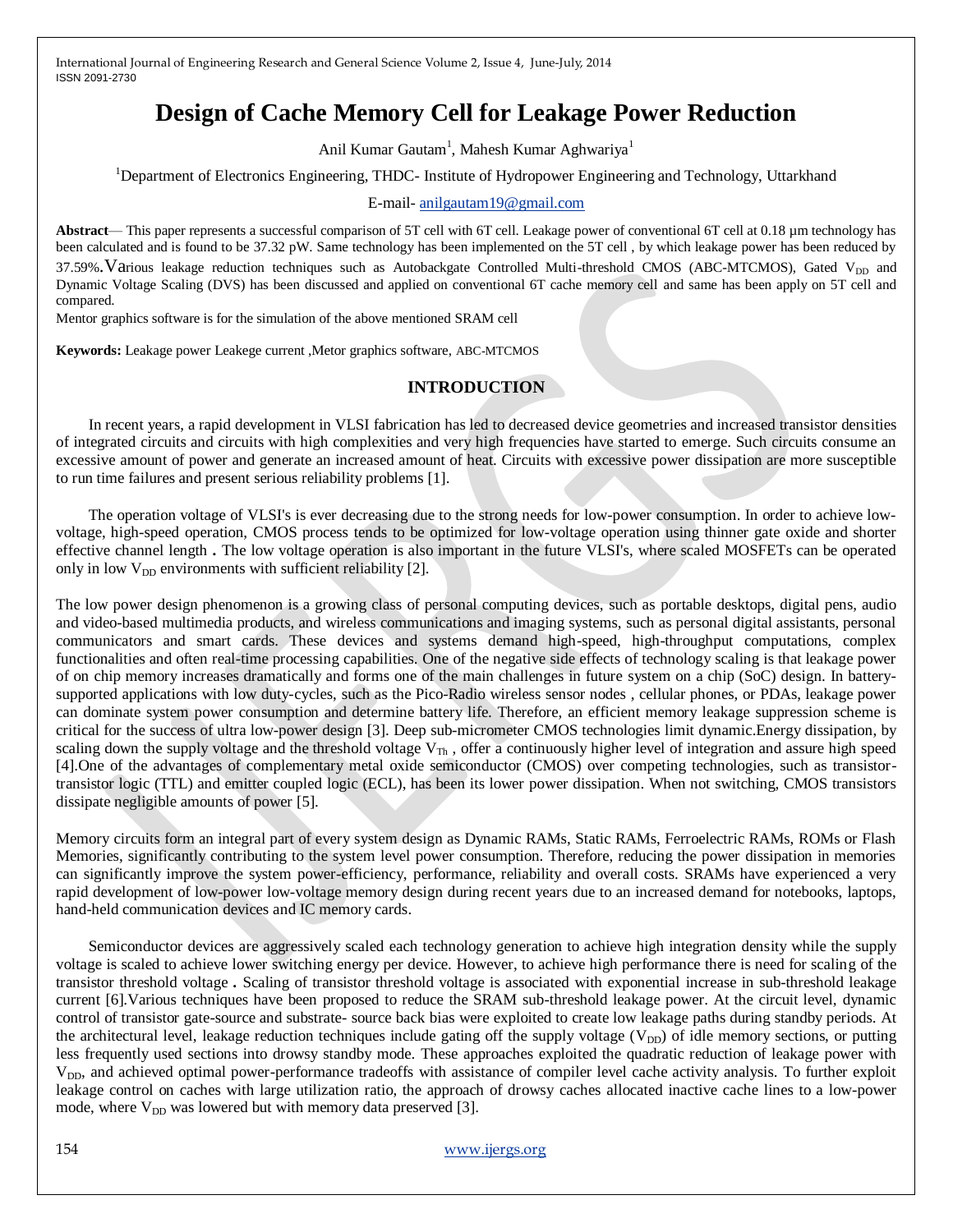# **6 Transistor SRAM (Static Random excess memory) Cell**

The six transistor (6T) SRAM is mainly formed by an array of CMOS Cells along with a number of other peripheral circuitry, e.g., row decoder, column decoder, sense amplifier, write buffer, etc. Transistors M1, M2, M3 and M4 comprise a pair of cross coupled CMOS inverters that use positive feedback to store a value. Transistors M5 and M6 are two pass transistors that allow access to the storage nodes for reading and writing. There are two wordlines which are connected to the gate of access transistors M5 and M6 and two bitlines which are connected to the drain (source) of pass transistors. Conventional SRAMs (CV-SRAM)[8].



#### **READ OPERATION IN 6T SRAM**

Consider the data read operation first, assuming that the logic "0" is stored in the cell. The voltage levels in the CMOS SRAM cell at the beginning of the "read" operation are depicted in Figure 2-10. Here, the transistors M2 and M3 are turned off, while the transistors M1 and M4 operate in the linear mode. Thus the internal node voltages are  $V_1=0$  and  $V_2=V_{DD}$  before the cell access transistors M5 and M6 are turned on. After the pass transistors M5 and M6 are turned on by the row selection circuitry, the voltage level of column C bar will not show any significant variation since no current will flow through M6. On the other half of the cell, M5 and M1 will conduct a non-zero current and the voltage level of column C will begin to drop slightly.



**Fig 2:READ Operation in 6T SRAM**

The column capacitance  $C_C$  is typically very large ; therefore the amount of decrease in the column voltage is limited to a few hundred millivolts during the read phase. The data read circuitry is responsible for detecting this small voltage drop and amplifying it as a stored "0". While M5 and M1 slowing discharging the column capacitance, the node voltage  $V_1$  will increase from its initial value of 0V. If the W/L ratio of the access transistor M5 is large compared to the W/L ratio of M1, the node voltage V<sub>1</sub> may exceed the threshold voltage of M2, forcing an unintended change of the stored state. The design issue for the data read operation is then to guarantee that the voltage  $V_1$  does not exceed the threshold voltage of M2, so that the transistor M2 remains turned off during the read phase.[10]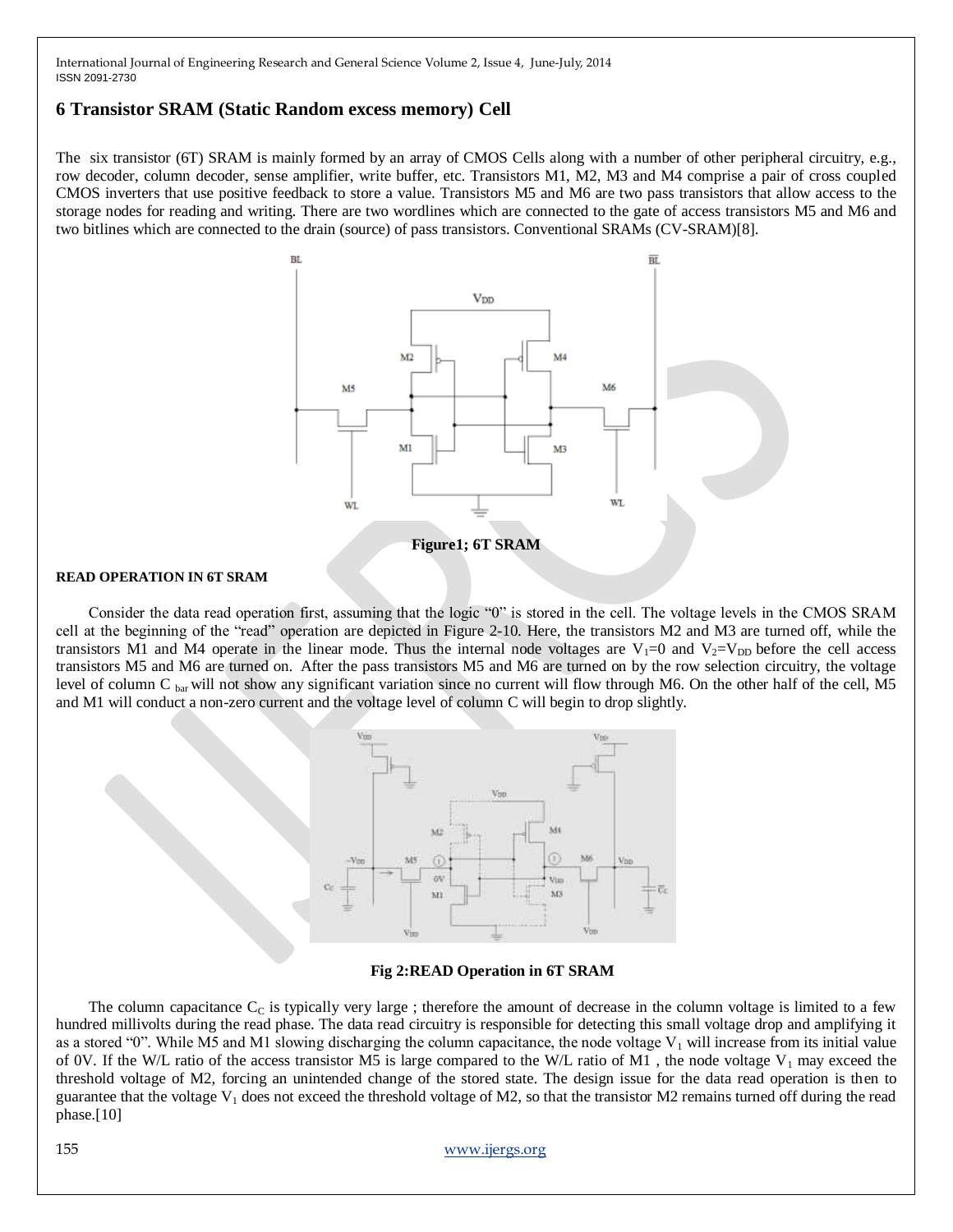#### **WRITE OPERATION IN 6T SRAM**

Consider the write "0" operation, assuming that the logic "1" is stored in the SRAM cell initially. The voltage levels in the CMOS SRAM cell at the beginning of the data write operation. The transistor M1 and M4 are turned off while the transistor M2 and M3 operate in the linear mode. Thus the internal node voltages are  $V_1=V_{DD}$  and  $V_2=0V$  before the cell access transistors M5 and M6 are turned on.



**Fig 2:WRITE Operation in 6T SRAM**

The column voltage  $V_c$  is forced to logic "0" level by the data-write circuitry; thus, we may assume that  $V_c$  is approximately equal to 0V. Once the pass transistors M5 and M6 are turned on by the row selection circuitry, we expect that the node voltage  $V_2$  remains below the threshold voltage of M1. The voltage level at node 2 would not be sufficient to turn on M1. To change the stored information i.e. to force  $V_1$  to 0V and  $V_2$  to  $V_{DD}$ , the node voltage  $V_1$  must be reduced below the threshold voltage of M2, so that M2 turns off first.[7]

# **POWER LEAKAGE REDUCTION IN 6T SRAM**

Leakage reduction in 6T cell has been observed by Gated  $V_{DD}$ , ABC-MTCMOS(Auto-Backgate-Controlled Multi- Threshold CMOS) and Dynamic voltage scaling techniques ,observed results has been given below

# **TABLE-1:LEAKAGE POWER AND PERFORMANCE**

|  |  |  | OF 6T SRAM CELL |  |
|--|--|--|-----------------|--|
|--|--|--|-----------------|--|

| <b>Conventional 6T SRAM Cell</b>                           | <b>Metrics</b> |
|------------------------------------------------------------|----------------|
| Read time (WL high upto 100 mV difference)<br>in bitlines) | $318$ ps       |
| Write time (WL upto node flips)                            | $62$ ps        |
| Leakage power / Cell                                       | 37.32 pW       |

Table 1 shows the leakage power dissipation and the read and write times in the 6T SRAM cell

| Leakage<br><b>Reduction</b><br><b>Techniques</b> | <b>Leakage Power</b><br><b>Dissipation/Cell</b><br>(in pW) | <b>Percentage</b><br><b>Reduction</b> |
|--------------------------------------------------|------------------------------------------------------------|---------------------------------------|
|                                                  |                                                            |                                       |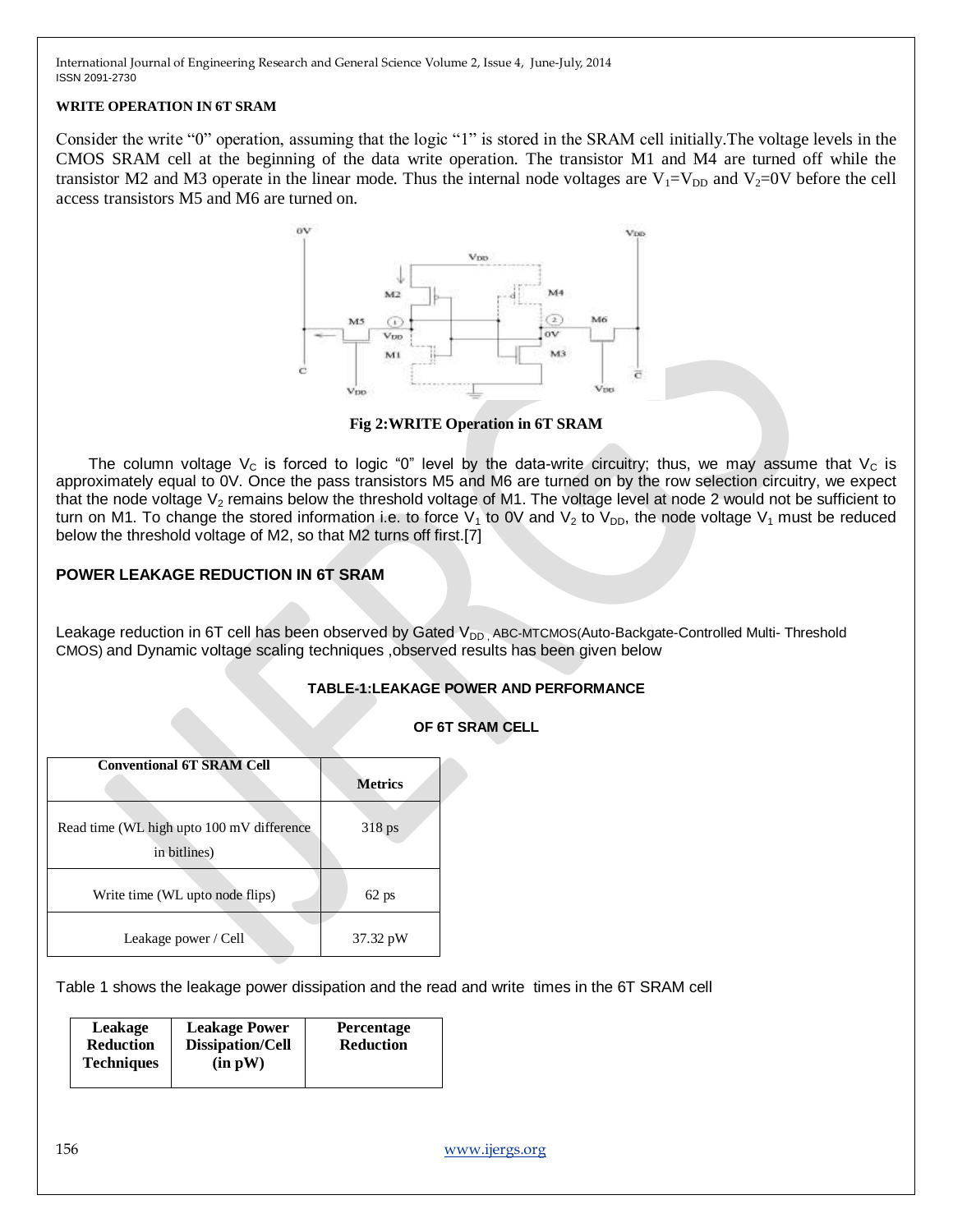| Conventional             | 37.32 |       |
|--------------------------|-------|-------|
| $ABC -$<br><b>MTCMOS</b> | 23.42 | 37.25 |
| <b>DVS</b>               | 22.37 | 40.06 |
| Gated V <sub>DD</sub>    | 18.92 | 49.30 |

Table 2 shows the comparison of leakage power dissipation by applying different leakage reduction techniques on conventional 6T SRAM cell.

# **5 Transistor SRAM (Static Random excess memory) Cell**

5T SRAM cell in a standard 0.18 µm CMOS technology. The five transistor SRAM cell consists of two crosscoupled inverter which are connected back to back is used for the storage of the data. One access transistor which act as a switch to cut off the cell from the bitline which is used for the communication with the outside. One bitline is used for applying the voltage level and read/write is done.



**Figure 4: Five transistor SRAM cell**

#### **READ OPERATION IN 5T SRAM**

When a read operation is issued the memory will go through the following steps:

1-Row and column address decoding: The row address decoded for selecting a wordline. Also column address decoded for connecting a selected bitline.

2-Bitline deriving: After the wordline went to high voltage, the target cell connects to its bitline. The so called cell current through the driver or load transistor of target cell will discharge or charged the voltage of bitline progressively, and this resulted a change on bitline voltage.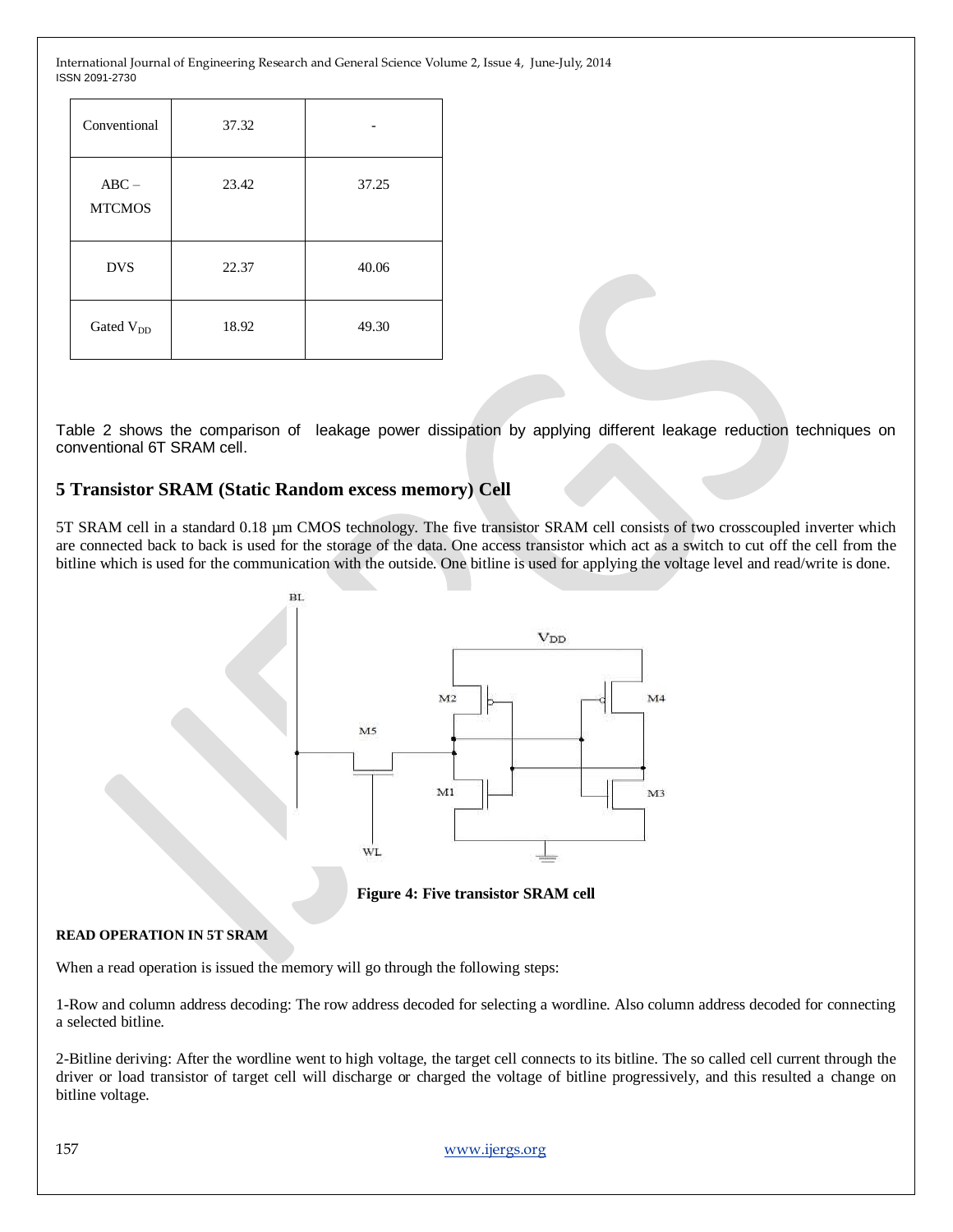3-Sensing: After wordline returned to low voltage, the sense amplifier (SA) is turned on to amplify the small difference voltage into full-swing logic signal.

4-Precharging: At the end of read operation all bitlines and data-lines are precharged to 1.2 V and memory array gets ready for next read/write operation.



#### **Figure 5: Five-Transistor SRAM cell at the onset of read operation (Reading '0')**

#### **WRITE OPERATION IN 6T SRAM**

When a write operation is issued the memory array will go through the following steps:

1-Row and column address decoding: The row address decoded for selecting a wordline. Also column address decoded for connecting a selected bitline.

2-Bitline driving: For a write, this bit-line driving conducts simultaneously with the row and column address decoding by turning on proper write buffer. After this step, selected bitline will be forced into '1' or '0' logic level.

3-Cell flipping: If the value of the stored bit in the target cell is opposite to the value being written, then cell flipping process will take place.

4-Precharging: At the end of the write operation bitline is pre-charged to 1.2 V and memory array gets ready for next read/write operation.

# **POWER LEAKAGE REDUCTION IN 5T SRAM**

Leakage reduction in 5T cell also observed by the same techniques which is used in 5T.

#### **TABLE-5**

| <b>Designed 5T SRAM cell</b>                              | <b>Metrics</b> |
|-----------------------------------------------------------|----------------|
| Read time (WL high upto 100 mV<br>difference in bitlines) | $326$ ps       |
| Write time (WL upto node flips)                           | $96$ ps        |
| Leakage power / Cell                                      | 23.29 pW       |

Table 5 shows the leakage power dissipation and the read and write times in the 5T SRAM cell.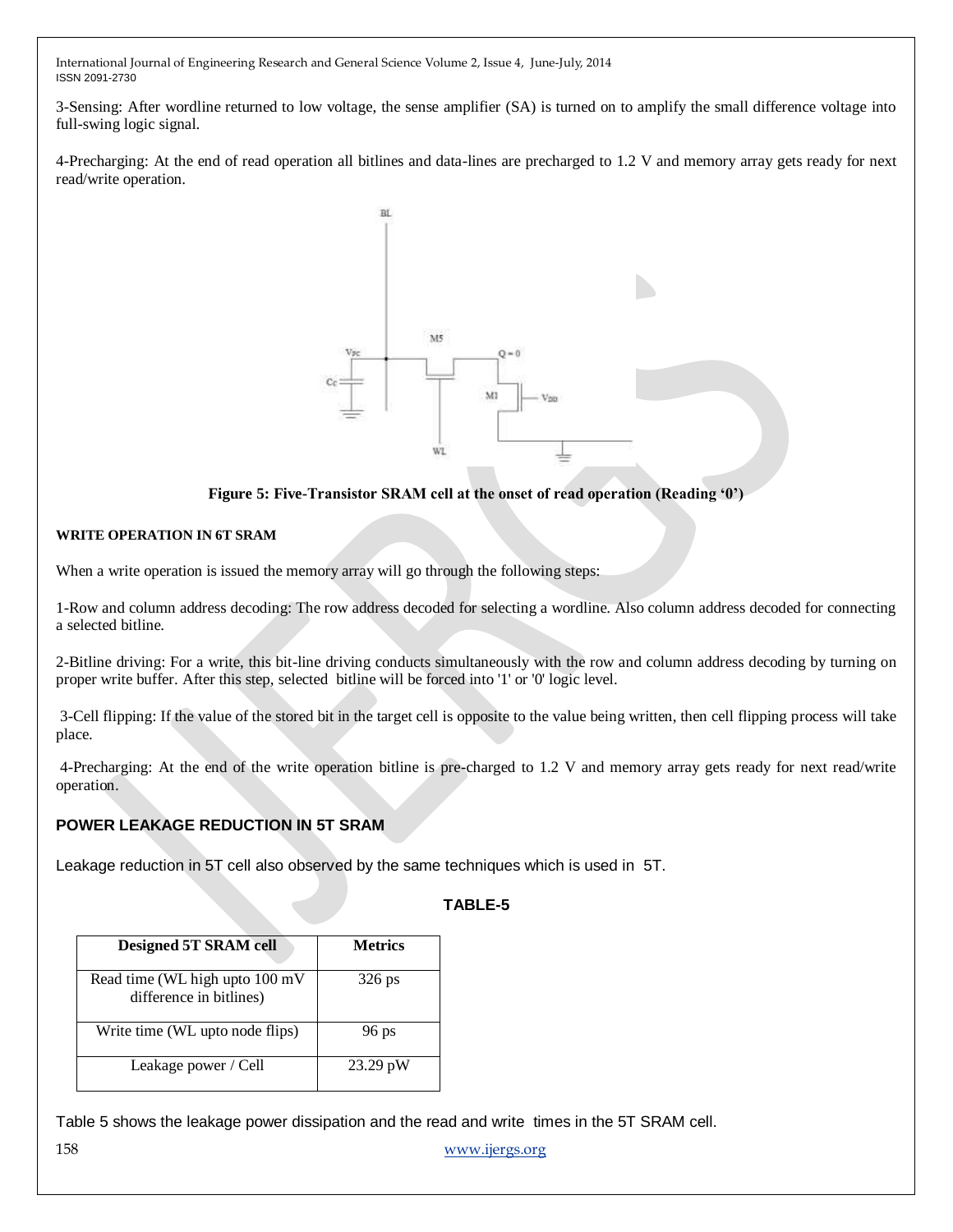# **TABLE- 6**

| Leakage<br><b>Reduction</b><br><b>Techniques</b> | <b>Leakage Power</b><br><b>Dissipation/Cell</b><br>(in pW) | Percentage<br><b>Reduction</b> |  |
|--------------------------------------------------|------------------------------------------------------------|--------------------------------|--|
| Designed 5T                                      | 23.29                                                      |                                |  |
| $ABC -$<br><b>MTCMOS</b>                         | 21.10                                                      | 9.40                           |  |
| <b>DVS</b>                                       | 19.96                                                      | 14.30                          |  |
| Gated V <sub>DD</sub>                            | 7.44                                                       |                                |  |

Table 6 shows Comparison of leakage power reduction techniques in 5T SRAM cell

# **Results and conclusion**

Simulations were performed of 6T and 5T cells in 1.8V, 0.18µm TSMC CMOS using mentor graphics and tsmc 018 models. Transistor sizes for writing and precharging were optimized for the 5T and 6T cells independently. In addition, 1pF of bitline capacitance and all extracted cell parasitics were included in the simulations. The 6T cell for comparison was designed but laid out under the same constraints as the proposed 5T design.

The leakage power for the 6T is calculated and by applying different leakage reduction techniques, the leakage power is much more reduced. Leakage power in the cell has been evaluated by keeping wordline low to cut off the cell from the bitline. Read time is calculated when 50 to 100 mV difference in both the bitlines. Write time is calculated when both nodes flips. Writing of  $1'$  or  $0'$  into the 5T cell is performed by driving the bitline to  $V_{DD}$  or  $V_{GND}$  respectively, while the wordline is asserted at  $V_{DD}$ . As a consequence, for a non-destructive read operation, the bitline is precharged to an intermediate voltage  $V_{PC} = 1.2V < V_{DD} = 1.8V$ .

| Leakage<br><b>Reduction</b><br><b>Technique</b> | <b>Leakage Power</b><br><b>Dissipation/Cell</b><br>(in pW) |       | Percentage<br><b>Reduction</b> |
|-------------------------------------------------|------------------------------------------------------------|-------|--------------------------------|
|                                                 | 6T                                                         | 5T    |                                |
| Conventional                                    | 37.32                                                      | 23.29 | 37.59                          |
| $ABC$ -<br><b>MTCMOS</b>                        | 23.42                                                      | 21.10 | 9.91                           |
| <b>DVS</b>                                      | 22.37                                                      | 19.96 | 10.77                          |
| Gated- $V_{DD}$                                 | 18.92                                                      | 7.44  | 60.68                          |

TABLE 7

Table 7 shows the comparison of leakage power dissipation in 6T and 5T SRAM cell with various leakage reduction techniques. Leakage power dissipation for conventional 6T and designed 5T SRAM cell is calculated and it is seen from above discussion that leakage power is reduced in 5T as compare to 6T SRAM cell. By further applying different leakage reduction techniques to the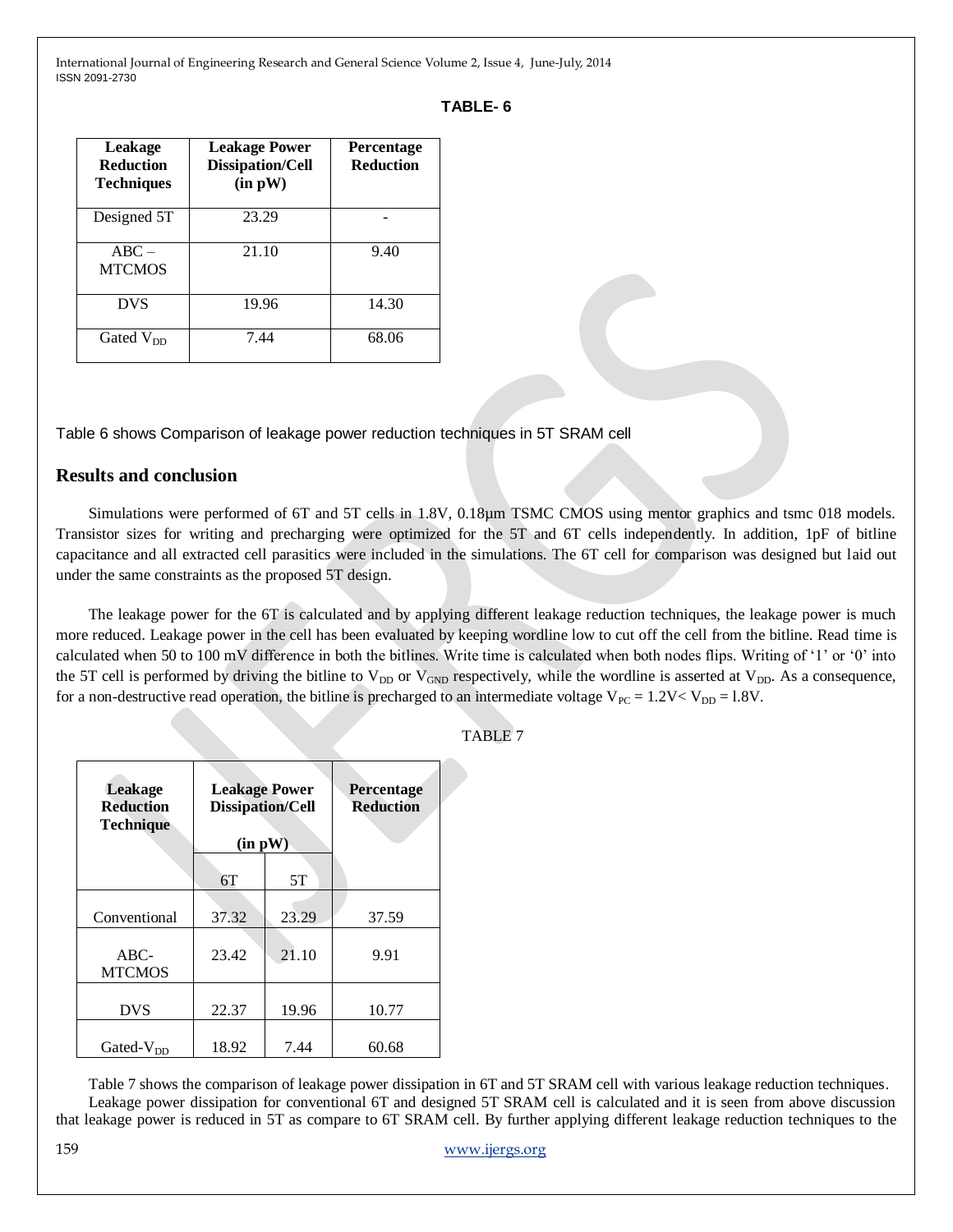6T and 5T, we have seen that leakage power is much more reduced from 6T to 5T. Out of all the techniques discussed DVS has found to be the best as it reduces leakage comparable to Gated V<sub>DD</sub> as well as retain the cell information.

# **REFERENCES:**

[1]. Martin Margala, "Low power SRAM circuit design" in [IEEE international workshop on m](http://www.ieeexplore.ieee.org/xpl/mostRecentIssue.jsp?punumber=6351)emory technology, design and testing, 1999, pp. 115-122.

[2]. Hiroshi Kawaguchi, Yasuhito Itaka and Takayasu Sakurai, "Dynamic leakage cut off scheme for low-voltage SRAM's", in IEEE symposium on vlsi circuits digest of technical papers, 1998, pp. 140-141.

[3]. Huifang Qin, Yu Cao, Dejan Markovic, Andrei Vladimirescu and Jan Rabaey, "SRAM leakage suppression by minimizing standby supply voltage", in IEEE computer society, 2004.

[4]. Fabio Frustaci, Pasquale Corsonello, Stefania Perri, and Giuseppe Cocorullo, "Techniques for leakage energy reduction in deep submicrometer cache memories", in IEEE transactions on very large scale integration (vlsi) systems, vol. 14, no. 11, november 2006, pp. 1238-1249.

[5]. Nam Sung Kim, Krisztian Flautner,, David Blaauw, and Trevor Mudge, "Circuit and microarchitectural techniques for reducing cache leakage power", in IEEE transactions on very large scale integration (vlsi) systems, vol. 12, no. 2, february 2004, pp. 167-184.

[6]. Amit Agarwal, Hai Li and Kaushik Roy, "DRG-Cache: A data retention gated ground cache for low power",  $39<sup>th</sup>$  proceedings of design automation conference, 2002, pp. 473-478.

[7]. K. Itoh, VLSI memory chip design, Springer-Verlag, NY, 2001.

[8]. S.M. Jung, J. Jang, W. Cho, J. Moon, K. Kwak, B. Choi, B. Hwang, H. Lim, J. Jeong, J. Kim, and K. Kim, "The revolutionary and truly 3-dimensional 25F2 SRAM technology with the smallest S3 (Stacked Single-crystal Si) cell, 0.16µm<sup>2</sup> , and SSTFT (Stacked Single-crystal Thin Film Transistor) for ultra high density SRAM," Symp. VLSI tech. dig. tech. papers, june 2004, pp. 228–229.

[9]. H. J. An, H. Y. Nam, H. S. Mo, J. P. Son, B. T. Lim, S. B. Kang, G. H. Han, J. M. Park, K. H. Kim, S. Y. Kim, C. K. Kwak and H. G. Byun, "64Mb mobile stacked single crystal Si SRAM(S3RAM) with selective dual pumping scheme (SDPS) and multi cell burn-in scheme (MCBS) for high density and low power SRAM," Symp. VLSI circuits dig. tech. papers, , June 2004, pp. 282–283.

[10]. Y. H. Suh, H. Y. Nam, S. B. Kang, B. G. Choi, H. S. Mo, G. H. Han, H. K. Shin, W. R. Jung, H. Lim, C. K. Kwak, and H. G. Byun, "A 256Mb synchronous-burst DDR SRAM with hierarchical bit-line architecture for mobile applications," ISSCC dig. tech. papers, Feb. 2005, pp. 476–477.

[11][. http://www.sun.com/blueprints.](http://www.sun.com/blueprints)

[12]. T. Floyd, "Digital Fundamentals", Prentice Hall, ninth edition, 2006.

[13]. Sung Mo Kang ,Yusuf Leblebici , "CMOS Digital Integrated Circuits: Analysis and Design", Tata McGraw Hill Third edition, 2003.

[14]. Neeraj Kr. Shukla, Debasis Mukherjee, Shilpi Birla and R.K. Singh, "Leakage current minimization in deep- submicron conventional single cell SRAM", in IEEE International conference on recent trends in information, telecommunication and computing, 2010, pp. 381-383.

[15]. Arash Azizi Mazreah, Mohammad Taghi Manzuri and Ali Mehrparvar, "A high density and low power cache based on novel SRAM cell", in journal of computers, vol. 4, no. 7, July 2009, pp. 567-575.

[16]. B. Amelifard, F. Fallah, M. Pedram, "Reducing the sub-threshold and gate tunneling leakage of SRAM cells using dual-V<sub>t</sub> and dual-t<sub>ox</sub> assessment", in IEEE proceedings of design, automation and test, 2006, vol. 1, pp. 1-6.

[17]. M. Mamidipaka, K. Khouri, N.Dutt, and M. Abadir, "Analytical models for leakage power estimation of memory array structures", International conference on hardware/software and co-design and system synthesis (CODES±ISSS), 2004, pp. 146 151.